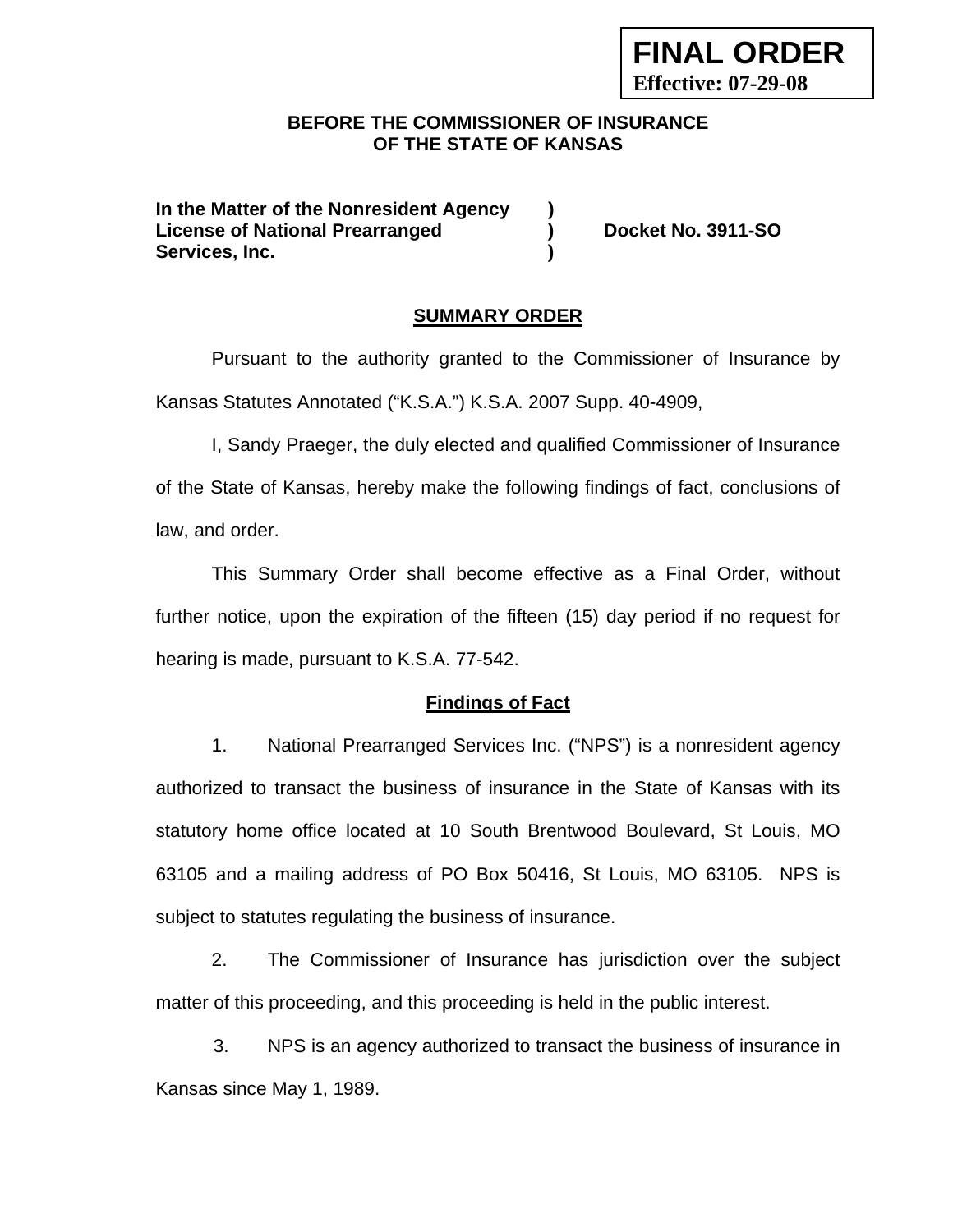4. NPS is affiliated with Lincoln Memorial, a life insurance company authorized to write accident and health and life business in Kansas.

5. The Kansas Insurance Department has approved for use by Lincoln Memorial whole life policies and annuities.

6. Lincoln Memorial does not have any term policies approved for use in the state of Kansas.

 7. NPS sold whole life insurance policies and annuities issued by Lincoln Memorial through funeral homes in Kansas.

8. On the application for life insurance, applicants had the option to assign and transfer all policy benefits and proceeds of the policy to a funeral home.

9. Applicants who assigned and transferred policy benefits and proceeds of their policy to a funeral home retained their ownership of the policy.

10. NPS borrowed against whole life policies that were owned by Kansas policyowners.

11. NPS borrowed against life insurance policies without the consent of Kansas policyowners.

12. NPS did not repay loans borrowed against whole life policies that were owned by Kansas policyowners.

13. Lincoln Memorial issued loans against life insurance policies without obtaining consent of Kansas policyowners.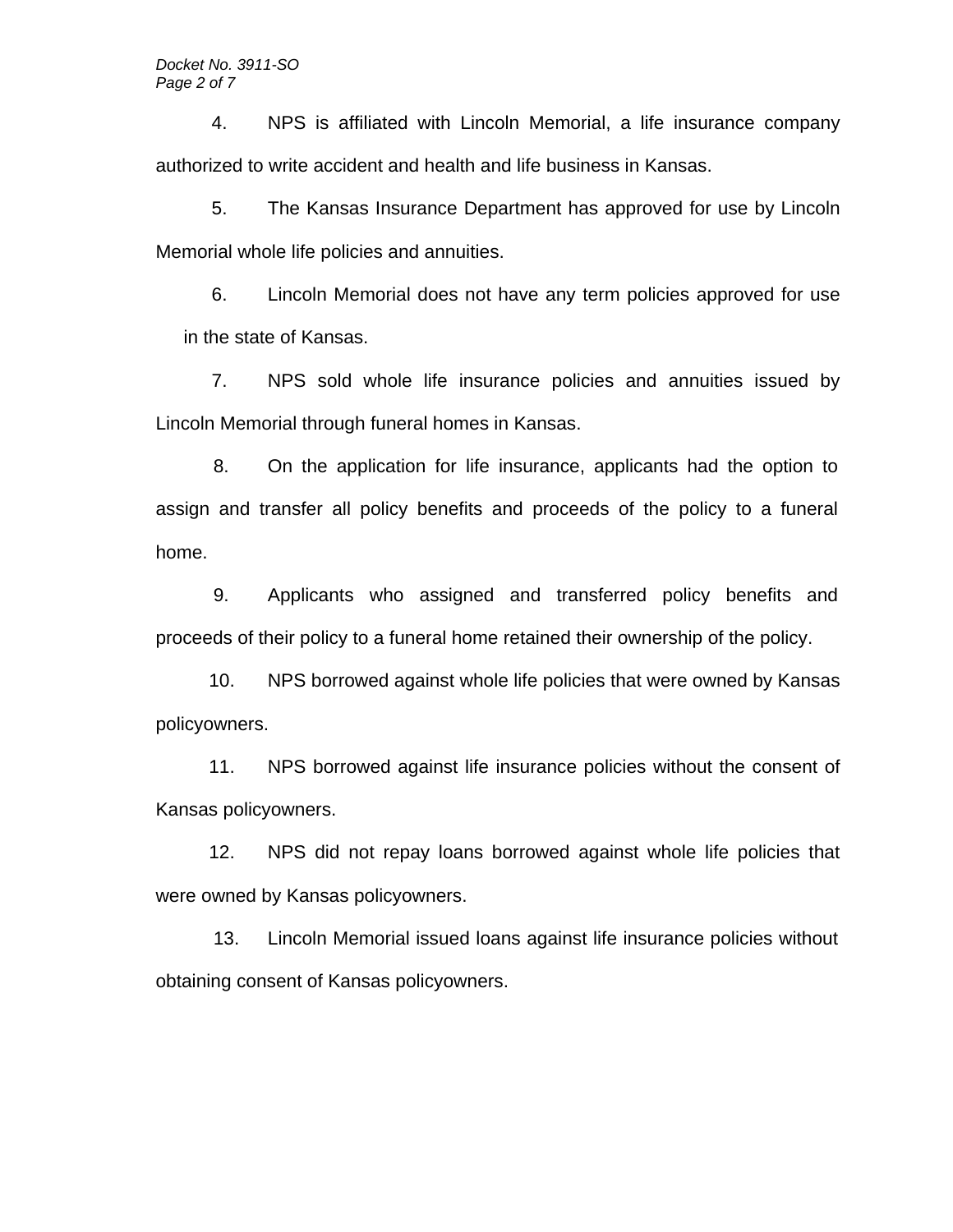14. As a result of the unpaid loans, Lincoln Memorial converted in-force whole life insurance policies to term policies without consent of Kansas policy owners.

15. Over 600 policies were affected by the conversion.

16. On June 25, 2008, the state of Missouri revoked the registration of

NPS in a settlement agreement between NPS and the Missouri State Board of

Embalmers and Funeral Directors.

17. The settlement agreement contained several allegations of violations

committed by NPS.

## **Conclusions of Law**

18. Kansas Statutes Annotated ("K.S.A.") 2007 Supp. 40-4909(a) states,

in relevant part:

(a) The commissioner may deny, suspend, revoke or refuse renewal of any license issued under this act if the commissioner finds that the applicant or license holder has:

(2) Violated:

(C) any insurance law or regulation of another state; or

(4) Improperly withheld, misappropriated or converted any moneys or properties received in the course of doing insurance business.

(8) Used any fraudulent, coercive, or dishonest practice, or demonstrated any incompetence, untrustworthiness or financial irresponsibility in the conduct of business in this state or elsewhere.

19. Based on the information contained in Findings of Facts, National

Prearranged Services Inc. borrowed against whole life insurance policies in

violation of K.S.A. 2007 Supp. 40-4909(a)(4) and K.S.A. 2007 Supp. 40-

4909(a)(8).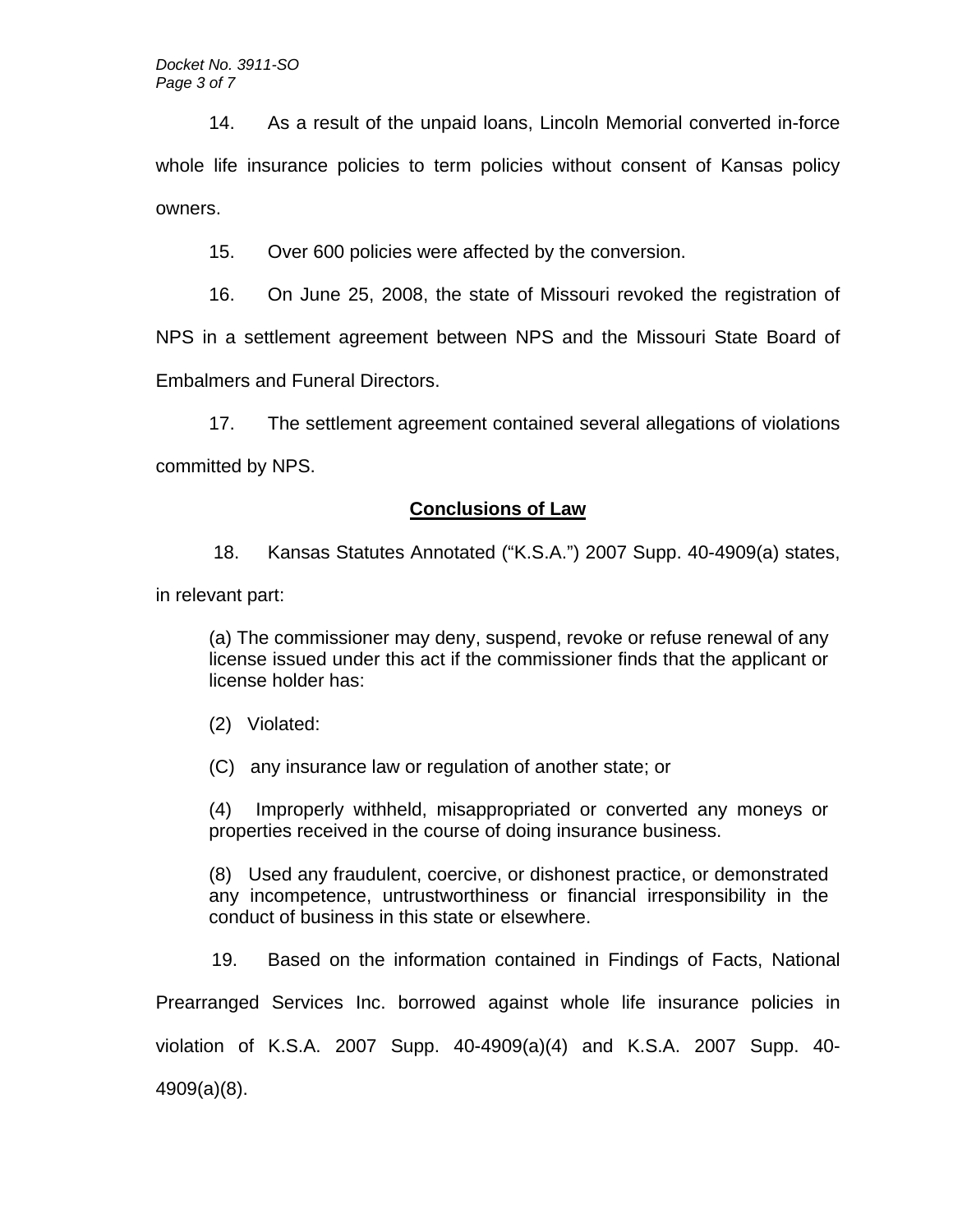20. Based on the information contained in Findings of Facts, National Prearranged Services Inc. violated Missouri laws and thus, violated K.S.A. 2007 Supp. 40-4909(a)(2)(C).

**IT IS THEREFORE, BY THE COMMISSIONER OF INSURANCE, ORDERED THAT:** 

1. The nonresident agency license of National Prearranged Services Inc. **IS HEREBY REVOKED.** 

2. National Prearranged Services Inc. shall **CEASE AND DESIST FROM ISSUING NEW POLICIES IN KANSAS.** 

3. The Commissioner of Insurance retains jurisdiction over this matter to issue any and all further Orders deemed appropriate or to take such further action as necessary to dispose of this matter.

## **Notice of Right to Hearing or Appeal**

You are entitled to a hearing pursuant to K.S.A. 77-537, the Kansas Administrative Procedure Act. If you desire a hearing, you must file a written request for a hearing with:

> John W. Campbell, General Counsel Kansas Insurance Department 420 S.W. 9th Street Topeka, Kansas 66612.

This request must be filed within fifteen (15) days from the date of service of this Order. If you request a hearing, the Kansas Insurance Department will notify you of the time and place of the hearing and information on the procedures, right of representation, and other rights of parties relating to the conduct of the hearing, before commencement of same.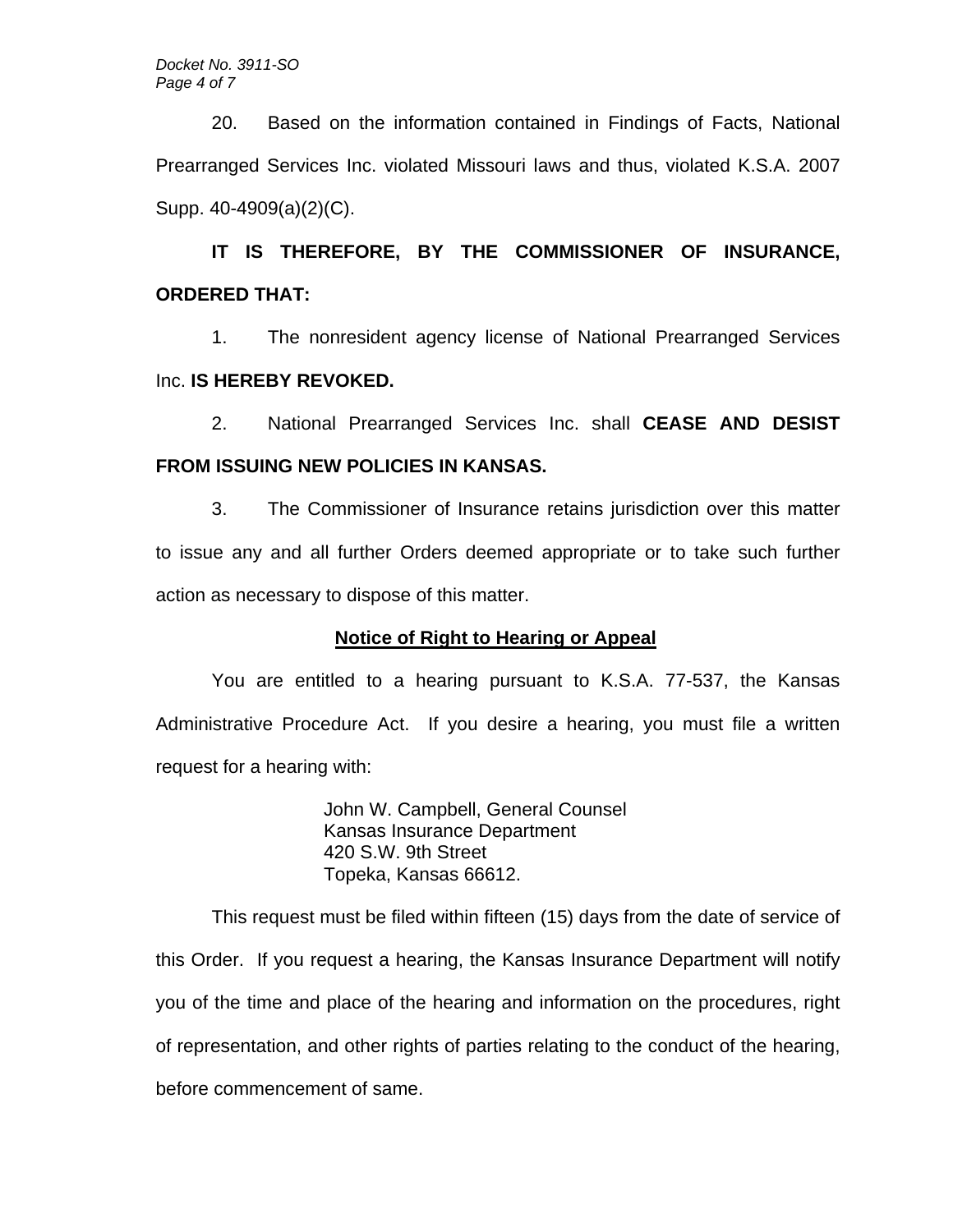If a hearing is not requested in the time and manner stated above, this Order shall become effective as a Final Order upon the expiration of time for requesting a hearing, pursuant to K.S.A. 77-613. In the event that you file a petition for judicial review, pursuant to K.S.A. 77-613(e), the agency officer to be served on behalf of the Kansas Insurance Department is:

> John W. Campbell, General Counsel Kansas Insurance Department 420 S.W. 9th Street Topeka, Kansas 66612.

**IT IS SO ORDERED THIS \_11th\_ DAY OF JULY, 2008, IN THE CITY OF TOPEKA, COUNTY OF SHAWNEE, STATE OF KANSAS.** 



\_/s/ Sandy Praeger\_\_\_\_\_\_\_\_\_\_\_\_\_\_\_\_ Sandy Praeger Commissioner of Insurance

 \_/s/ John W. Campbell\_\_\_\_\_\_\_\_\_\_\_\_\_ John W. Campbell General Counsel

Approved and Submitted by:

\_/s/ Deletria L. Nash\_\_\_\_\_\_\_\_\_\_\_\_\_\_ Deletria L. Nash Attorney for Petitioner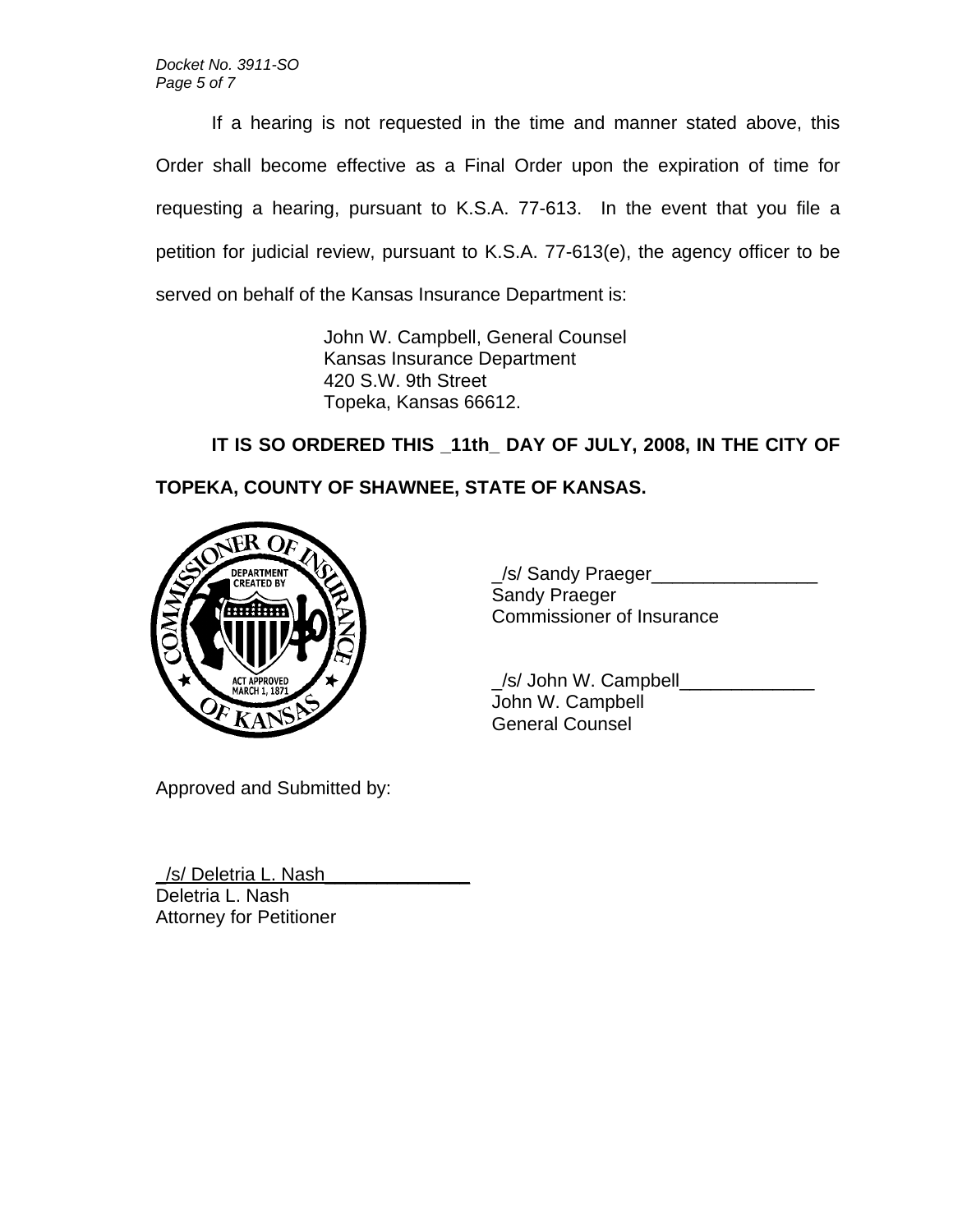# **Certificate of Service**

 The undersigned hereby certifies that a true and correct copy of the above and foregoing Consent Order was served by placing the same in the United States Mail, first class postage prepared, on this \_11th\_\_ day of \_\_July\_, 2008, addressed to the following:

Randall K. Sutton National Prearranged Services Inc. P.O. Box 50416 St. Louis, Missouri 63105

National Prearranged Services Inc. 10 South Brentwood Blvd St. Louis, Missouri 63105

> \_/s/ Deletria L. Nash\_\_\_\_\_\_\_\_\_\_ Deletria L. Nash Assistant General Counsel